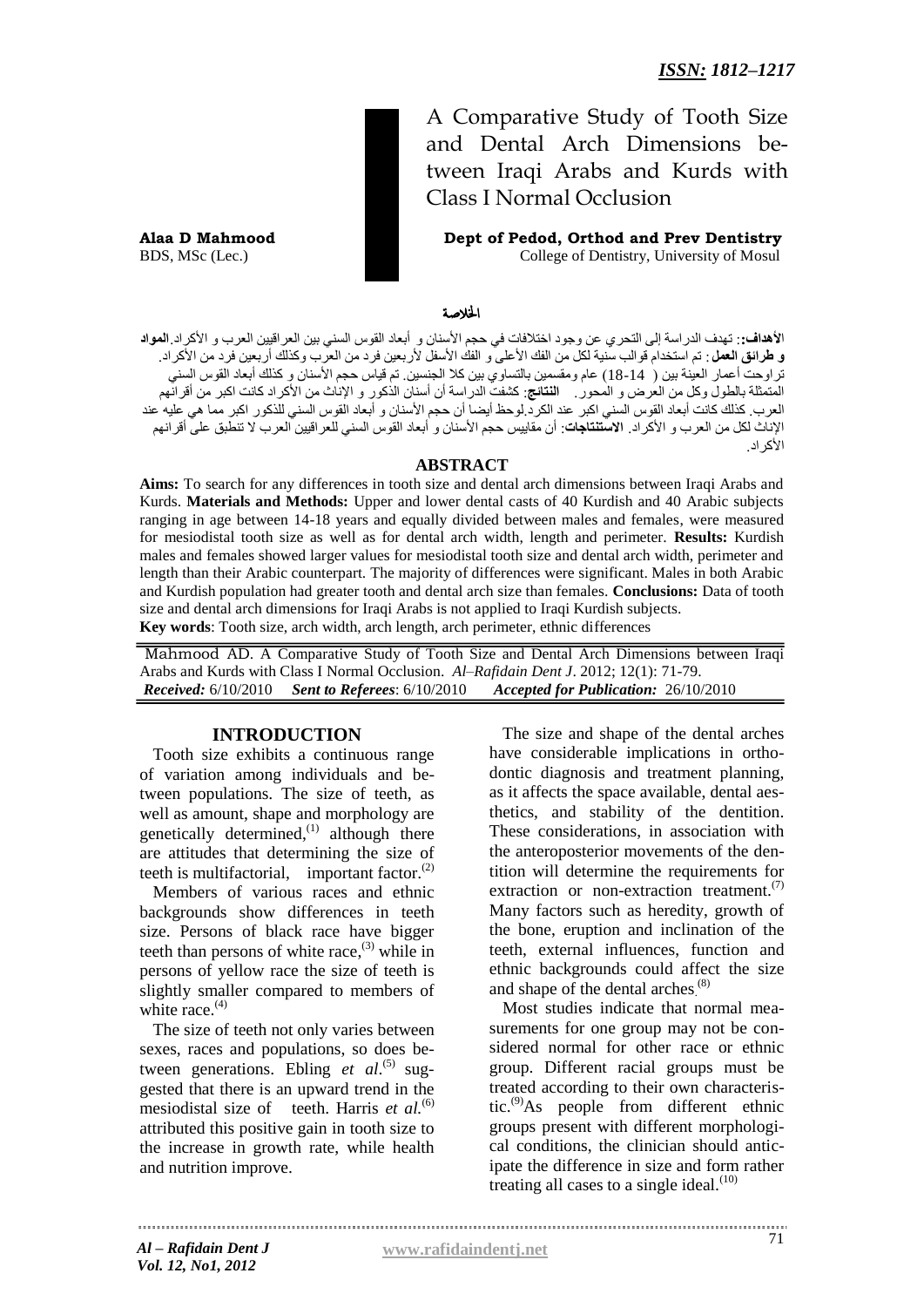## **MATERIALS AND METHODS**

This study was a case control study using 80 pairs of study models divided in to two groups. The first group consisted of 40 pairs of study models of Arabic subjects and the other 40 pairs for Kurdish subjects. Each group included 20 males and 20 females. The age range of the subjects was chosen between14-18 years with mean of age16.7years. The study subjects were those attending the dental clinics of the college of dentistry, university of Mosul for various kinds of dental treatment. All the subjects had full set of permanent teeth (except third molars), class I (canine and molar) relationship, normal overjet and overbite (3-4 mm), no spacing or crowding and no restorative treatment other than simple class I restorations. In addition, none had abnormalities of size and shape of teeth or had undergone any form of orthodontic treatment.<sup>(11)</sup>

Complete dental impressions were obtained for the upper and lower arches, using alginate (Zhemack, Italy) with perforated plastic tray that had been disinfected. The impressions were poured with yellow stone (Zhemack, Italy).

 Measurements were made directly on the study models. An electrical digital caliper with fine tips measuring within 0.01mm (Mitutoyo Co., Utsumomiya, Japan),was used to measure the following parameters on the maxillary and mandibular study models:

1. The largest mesiodistal dimension of each tooth (except the second and third molars) on each arch. The measurements were made for both right and left individual tooth type and then the mean of the two measurements were taken .The procedure of measuring tooth crown dimension was performed as described by Hunter and Priest.<sup>(12)</sup> The caliper peaks were inserted from the buccal-labial aspect and held occlusally parallel to the long axis of the tooth.

2. Arch widths <sup>(11)</sup>

The following representative measurements of arch width were obtained: Intercanine width (ICW): between the cusp tips of right and left canines.

Interpremolar width I (IPWI): Between the bucccal cusp tips of right and left first premolars.

Interpremolar width II (IPWII): Between the bucccal cusp tips of right and left second premolars.

Intermolar width I (IMWI): between the tips of mesiobuccal cusps of right and left first molars.

Intermolar width II (IMWII): Between the central fossae of the right and left first molars.

3. Arch length: To measure the arch length a line was drawn from a point midway to central incisors perpendicular to the tangent touching the distal surfaces of the first molars.  $^{(13)}$  To facilitate measuring the arch length a thin clear glass slab was placed on the occlusal surface of the study casts with an acetate paper.  $(14)$ 

4. Arch perimeter: It's a line drawn from the distal surface of the first molar around the arch over the contact points and incisal edges in a smooth curve to the distal surface of the first molar on the opposite side. $^{(15)}$  A brass wire was used for measuring arch length.

The data was analyzed using SPSS<sup>®</sup> software version 12 (Inc., Chicago, IL, USA). Independent t-test was used for comparing means of measurements. A *p*values  $\leq 0.05$  was considered the level of significance.

#### **RESULTS**

The comparison of mesiodistal dimension of maxillary teeth between Arabs and Kurds and between males and females are shown in Table (1) and for mandibular teeth are shown in Table (2).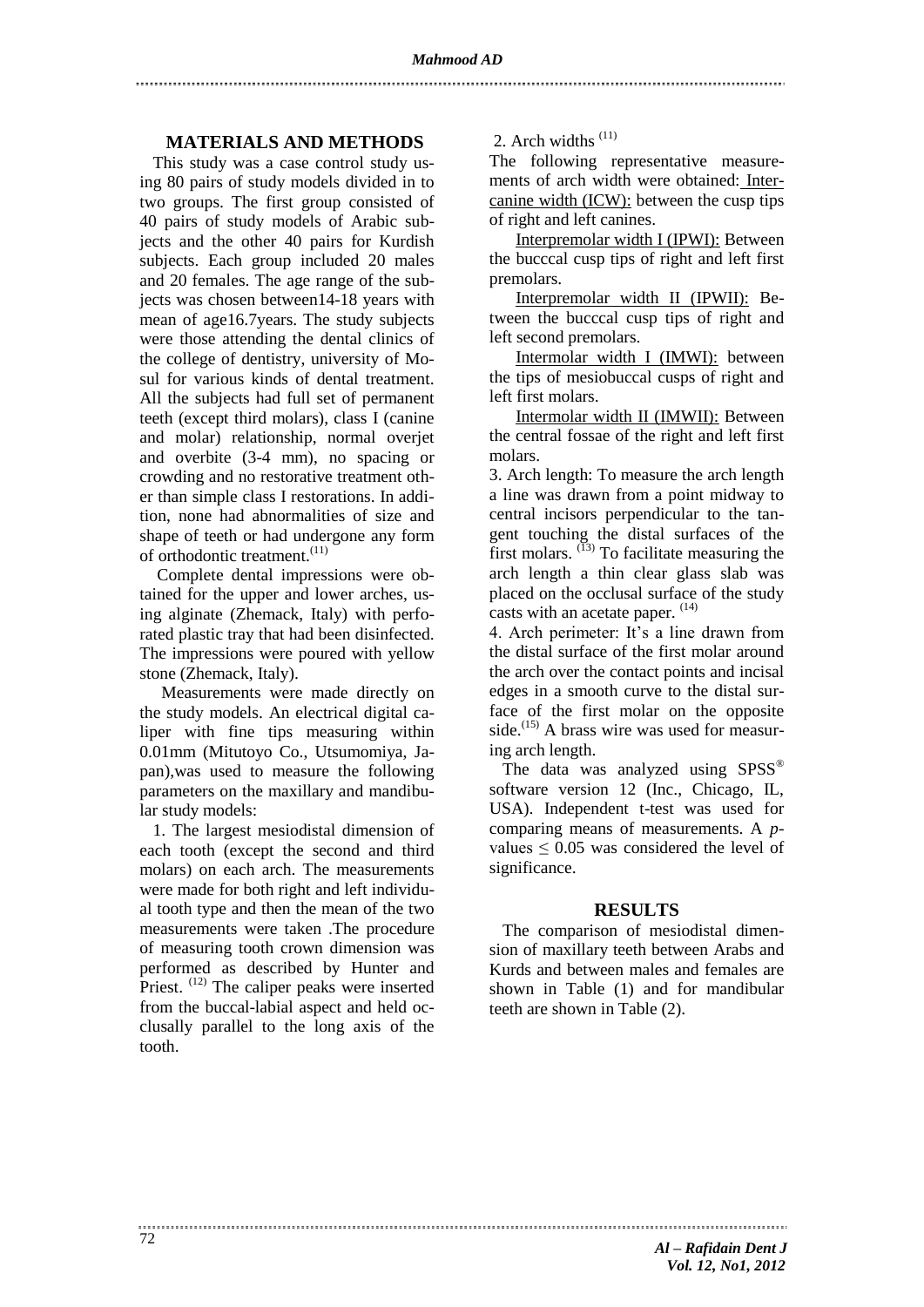| tooth          | <b>Kurdish</b><br>males<br>Mean(SD) | <b>Kurdish</b><br>females<br>Mean(SD) | Arab<br>males<br>Mean(SD) | Arab fe-<br>males<br>Mean (SD) | Comparison   |       |           |
|----------------|-------------------------------------|---------------------------------------|---------------------------|--------------------------------|--------------|-------|-----------|
|                |                                     |                                       |                           |                                | groups       | T-    | P-value   |
|                |                                     |                                       |                           |                                |              | value |           |
| U1             | 9.06(0.75)                          | 8.76(0.71)                            | 8.82(0.69)                | 8.36(0.73)                     | <b>KM.KF</b> | 1.779 | <b>NS</b> |
|                |                                     |                                       |                           |                                | AM.AF        | 2.049 | 0.05      |
|                |                                     |                                       |                           |                                | KM.AM        | 1.049 | <b>NS</b> |
|                |                                     |                                       |                           |                                | KF.AF        | 2.04  | 0.05      |
| U <sub>2</sub> | 7.11(0.31)                          | 6.87(0.29)                            | 6.96(0.27)                | 6.57(0.28)                     | <b>KM.KF</b> | 2.575 | 0.02      |
|                |                                     |                                       |                           |                                | AM.AF        | 4.487 | 0.001     |
|                |                                     |                                       |                           |                                | KM.AM        | 1.663 | <b>NS</b> |
|                |                                     |                                       |                           |                                | KF.AF        | 3.330 | 0.002     |
| U3             | 8.12(0.42)                          | 7.75(0.41)                            | 7.94(0.44)                | 7.38(0.40)                     | KM.KF        | 2.821 | 0.01      |
|                |                                     |                                       |                           |                                | AM.AF        | 4.066 | 0.001     |
|                |                                     |                                       |                           |                                | KM.AM        | 1.324 | <b>NS</b> |
|                |                                     |                                       |                           |                                | KF.AF        | 2.781 | 0.01      |
| U <sub>4</sub> | 7.53(0.210                          | 7.12(0.20)                            | 7.21(0.23)                | 6.93(0.24)                     | <b>KM.KF</b> | 6.336 | 0.001     |
|                |                                     |                                       |                           |                                | AM.AF        | 3.783 | 0.001     |
|                |                                     |                                       |                           |                                | KM.AM        | 4.637 | 0.001     |
|                |                                     |                                       |                           |                                | KF.AF        | 2.753 | 0.01      |
| U <sub>5</sub> | 7.42(0.39)                          | 6.86(0.42)                            | 7.06(0.41)                | 6.73(0.42)                     | <b>KM.KF</b> | 4.375 | 0.001     |
|                |                                     |                                       |                           |                                | AM.AF        | 2.519 | 0.02      |
|                |                                     |                                       |                           |                                | KM.AM        | 2.848 | 0.01      |
|                |                                     |                                       |                           |                                | KF.AF        | 0.979 | <b>NS</b> |
| U <sub>6</sub> | 11.30(0.48)                         | 10.57(0.47)                           | 10.84(0.44)               | 10.24(0.44)                    | <b>KM.KF</b> | 4.863 | 0.001     |
|                |                                     |                                       |                           |                                | AM.AF        | 4.207 | 0.001     |
|                |                                     |                                       |                           |                                | <b>KM.AM</b> | 3.003 | 0.005     |
|                |                                     |                                       |                           |                                | KF.AF        | 2.308 | 0.05      |

Table (1): Comparison of maxillary tooth size between &within Arabs and Kurds.

Measurements in mm, U-upper arch, U1-central incisor, U2-lateral incisor, U3-canine, U4-1<sup>st</sup> premolar, U5- 2<sup>nd</sup> premolar, U6-1<sup>st</sup> molar.K-Kurdish, A-Arabs, M-male, F-Female, NS-not significant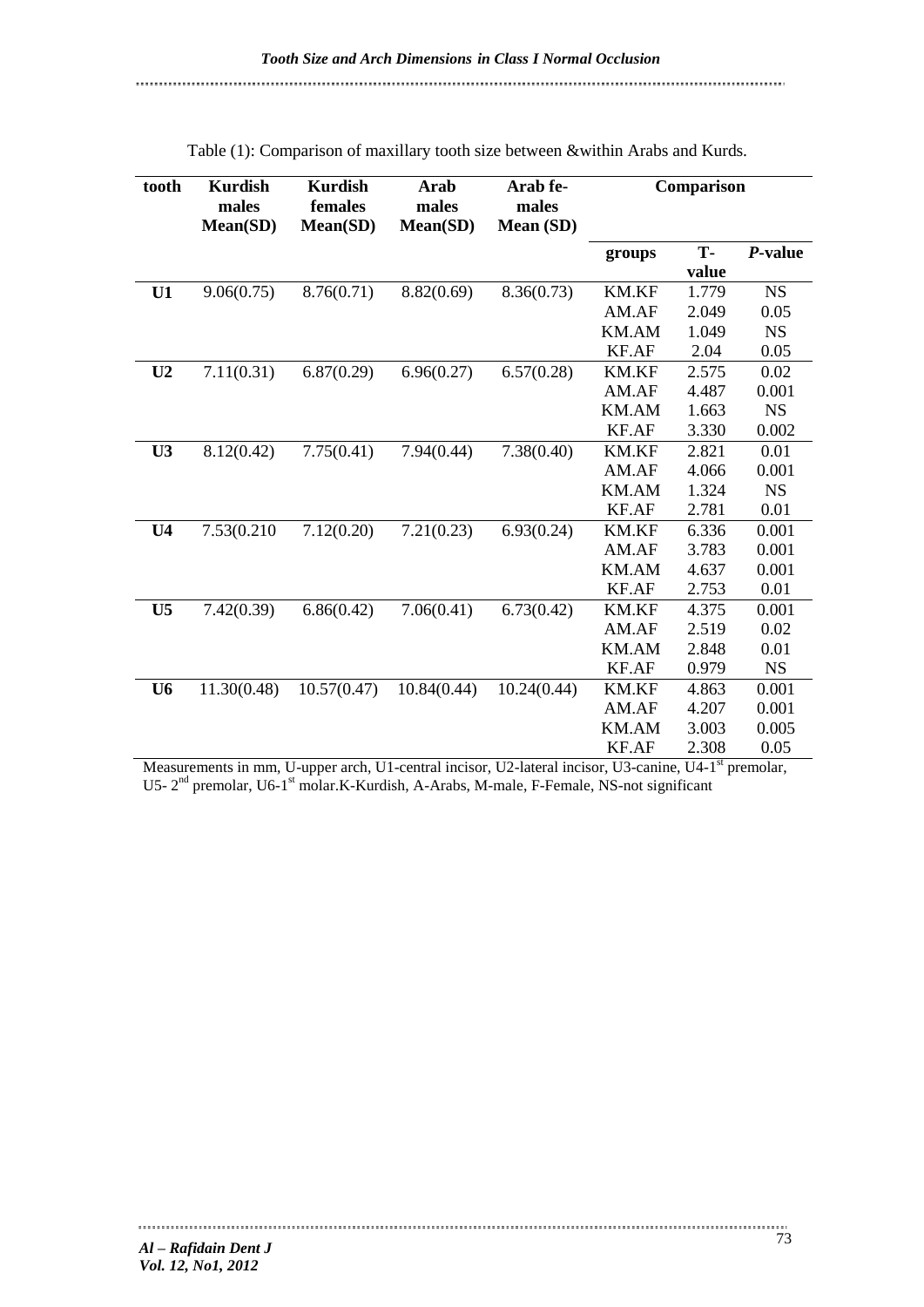| tooth          | <b>Kurdish</b><br>males<br>mean(SD) | <b>Kurdish</b><br>females<br><b>Mean(SD)</b> | Arab<br>males<br>Mean(SD) | fe-<br>Arab<br>males<br><b>Mean</b> (SD) | Comparison   |             |           |
|----------------|-------------------------------------|----------------------------------------------|---------------------------|------------------------------------------|--------------|-------------|-----------|
|                |                                     |                                              |                           |                                          | groups       | T-<br>value | P-value   |
| L1             | 5.54(0.36)                          | 4.93(0.51)                                   | 5.37(0.39)                | 4.35(0.46)                               | <b>KM.KF</b> | 4.388       | 0.001     |
|                |                                     |                                              |                           |                                          | AM.AF        | 7.572       | 0.001     |
|                |                                     |                                              |                           |                                          | KM.AM        | 1.434       | <b>NS</b> |
|                |                                     |                                              |                           |                                          | KF.AF        | 6.649       | 0.001     |
| L2             | 6.21(0.29)                          | 5.84(0.32)                                   | 6.03(0.28)                | 5.47(0.31)                               | KM.KF        | 3.838       | 0.001     |
|                |                                     |                                              |                           |                                          | AM.AF        | 6.002       | 0.001     |
|                |                                     |                                              |                           |                                          | KM.AM        | 2.00        | <b>NS</b> |
|                |                                     |                                              |                           |                                          | KF.AF        | 3.718       | 0.001     |
| L3             | 7.35(0.25)                          | 6.63(0.27)                                   | 7.18(0.51)                | 6.31(0.43)                               | <b>KM.KF</b> | 8.759       | 0.001     |
|                |                                     |                                              |                           |                                          | AM.AF        | 5.838       | 0.001     |
|                |                                     |                                              |                           |                                          | KM.AM        | 1.347       | <b>NS</b> |
|                |                                     |                                              |                           |                                          | KF.AF        | 2.821       | 0.01      |
| L4             | 7.5(0.22)                           | 6.88(0.32)                                   | 6.94(0.25)                | 6.29(0.46)                               | KM.KF        | 7.151       | 0.001     |
|                |                                     |                                              |                           |                                          | AM.AF        | 5.560       | 0.001     |
|                |                                     |                                              |                           |                                          | KM.AM        | 7.526       | 0.001     |
|                |                                     |                                              |                           |                                          | KF.AF        | 4.712       | 0.001     |
| L5             | 7.58(0.32)                          | 6.95(0.37)                                   | 7.43(0.38)                | 6067(0.42)                               | <b>KM.KF</b> | 5.921       | 0.001     |
|                |                                     |                                              |                           |                                          | AM.AF        | 6.010       | 0.001     |
|                |                                     |                                              |                           |                                          | KM.AM        | 1.387       | <b>NS</b> |
|                |                                     |                                              |                           |                                          | KF.AF        | 2.240       | 0.05      |
| L <sub>6</sub> | 11.28(0.4                           | 10.75(0.38)                                  | 11.01(0.46)               | 10.39(0.37)                              | KM.KF        | 4.189       | 0.001     |
|                | 2)                                  |                                              |                           |                                          | AM.AF        | 4.700       | 0.001     |
|                |                                     |                                              |                           |                                          | KM.AM        | 1.921       | <b>NS</b> |
|                |                                     |                                              |                           |                                          | <b>KF.AF</b> | 3.037       | 0.005     |

Table (2): Comparison of mandibular tooth size between &within Arabs and Kurds.

Measurements in mm, L-lower arch, L1-central incisor, L2-lateral incisor, L3-canine, L4-1<sup>st</sup> premolar, L5-2<sup>nd</sup> premolar, L6-1<sup>st</sup> molar.K-Kurdish, A-Arabs, M-male, F-Female, NS-not significant

 The majority of maxillary teeth in Kurdish males and females showed significantly larger values than their Arabic counterpart. However, the upper anterior teeth didn't show significant differences between Arabic and Kurdish males and the second premolar didn't showed significant differences between Arabic and Kurdish females.

For all mandibular teeth and for both sexes, Kurds showed greater tooth size than Arabs. The difference between Arabic and Kurdish males failed to reach a significant level, with the exception of first premolar.

The difference between Arabic and Kurdish females was significant for all teeth.

In both Arabs and Kurds, males showed significantly greater tooth size than females for all mandibular teeth and most of the maxillary teeth. Maxillary arch dimensions for Arabs and Kurds are shown in (Table 3).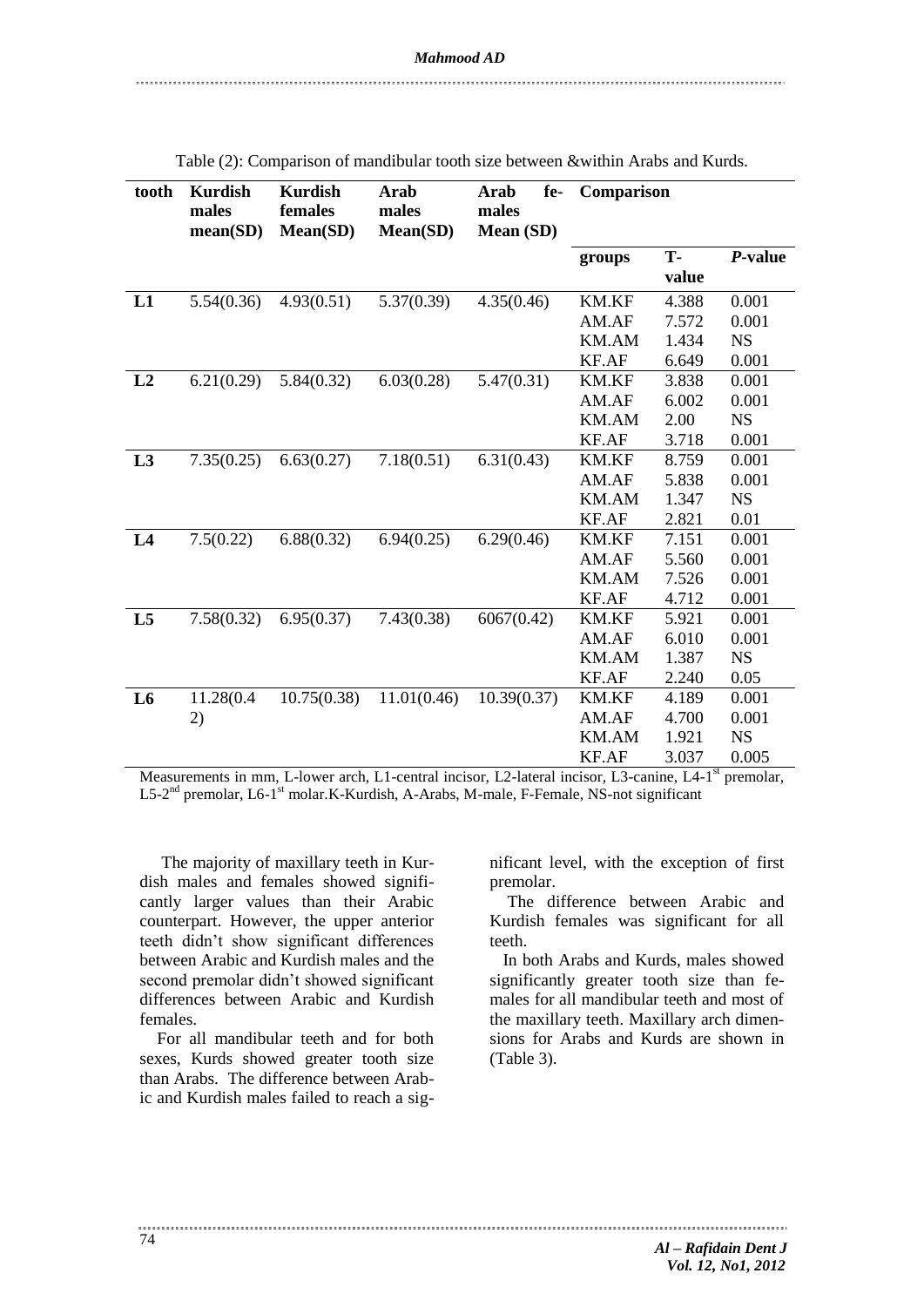Table (3): Comparison of Maxillary dental arch dimensions between & within Arabs and Kurdish

| <b>Arch</b><br>dimen-<br>sion | <b>Kurdish</b><br>males<br>Mean(SD) | <b>Kurdish</b><br>females<br>Mean(SD) | <b>Arab males</b><br>Mean(SD) | <b>Arab females</b><br>Mean (SD) | Comparison                              |                                  |                                                  |
|-------------------------------|-------------------------------------|---------------------------------------|-------------------------------|----------------------------------|-----------------------------------------|----------------------------------|--------------------------------------------------|
|                               |                                     |                                       |                               |                                  | groups                                  | <b>T-value</b>                   | $P$ value                                        |
| <b>Arch</b><br>length         | 38.29(1.86)                         | 35.26(1.94)                           | 36.41(2.00)                   | 34.94(2.21)                      | KM.KF<br>AM.AF<br>KM.AM<br>KF.AF        | 2.121<br>2.207<br>3.080<br>0.487 | 0.05<br>0.05<br>0.005<br><b>NS</b>               |
| <b>Arch</b><br>perime-<br>ter | 95.67(4.31)                         | 93.21(4.60)                           | 94.18(4.86)                   | 92.06(4.42)                      | <b>KM.KF</b><br>AM.AF<br>KM.AM<br>KF.AF | 1.746<br>1.445<br>1.026<br>0.807 | <b>NS</b><br><b>NS</b><br><b>NS</b><br><b>NS</b> |
| <b>ICW</b>                    | 36.73(2.63)                         | 33.56(2.45)                           | 35.46(2.53)                   | 33.26(2.39)                      | <b>KM.KF</b><br>AM.AF<br>KM.AM<br>KF.AF | 3.948<br>2.828<br>1.558<br>0.395 | 0.001<br>0.01<br>NS<br><b>NS</b>                 |
| <b>IPWI</b>                   | 43.84(2.67)                         | 39.47(3.18)                           | 41.36(3.30)                   | 38.69(3.07)                      | <b>KM.KF</b><br>AM.AF<br>KM.AM<br>KF.AF | 3.623<br>2.651<br>2.028<br>0.789 | 0.002<br>0.02<br>0.05<br><b>NS</b>               |
| <b>IPWII</b>                  | 48.09(2.89)                         | 45.45(3.05)                           | 46.52(3.17)                   | 44.18(3.47)                      | <b>KM.KF</b><br>AM.AF<br>KM.AM<br>KF.AF | 2.812<br>2.228<br>1.637<br>1.230 | 0.01<br>0.05<br><b>NS</b><br>$_{\rm NS}$         |
| <b>IMWI</b>                   | 54.36(3.26)                         | 50.42(3.13)                           | 52.21(2.89)                   | 49.86(3.25)                      | <b>KM.KF</b><br>AM.AF<br>KM.AM<br>KF.AF | 3.902<br>2.418<br>2.209<br>2.331 | 0.001<br>0.05<br>0.05<br>0.05                    |
| <b>IMWII</b>                  | 49.17(3.6)                          | 46.25(3.30)                           | 47.36(3.18)                   | 45.27(2.96)                      | <b>KM.KF</b><br>AM.AF<br>KM.AM<br>KF.AF | 2.676<br>2.153<br>1.686<br>0.989 | 0.02<br>0.05<br>NS<br><b>NS</b>                  |

Measurements in mm,K-Kurdish, A-Arabs, M-male, F-Female, NS-not significant, ICW-Intercanine width, IPWI-first Interpremolar width, IPWII-second Interpremolar width ,IMWI-mesiobuccal cusp Intermolar width ,IMWII-fossae Intermolar width

 Arch perimeter showed no significant differences between Arabs and Kurds (in both sexes).The arch length was significantly greater in Kurdish males than Arabic males. No significant difference for arch length was noted between Arabic and Kurdish females. The arch width showed no significant differences between Kurds and Arabs at all levels, except at IMWI (for both sexes) and IPWI (for males). The maxillary arch width was greater in males as compared to females at all levels in both Arabs and Kurds. Mandibular arch dimensions are presented in (Table 4)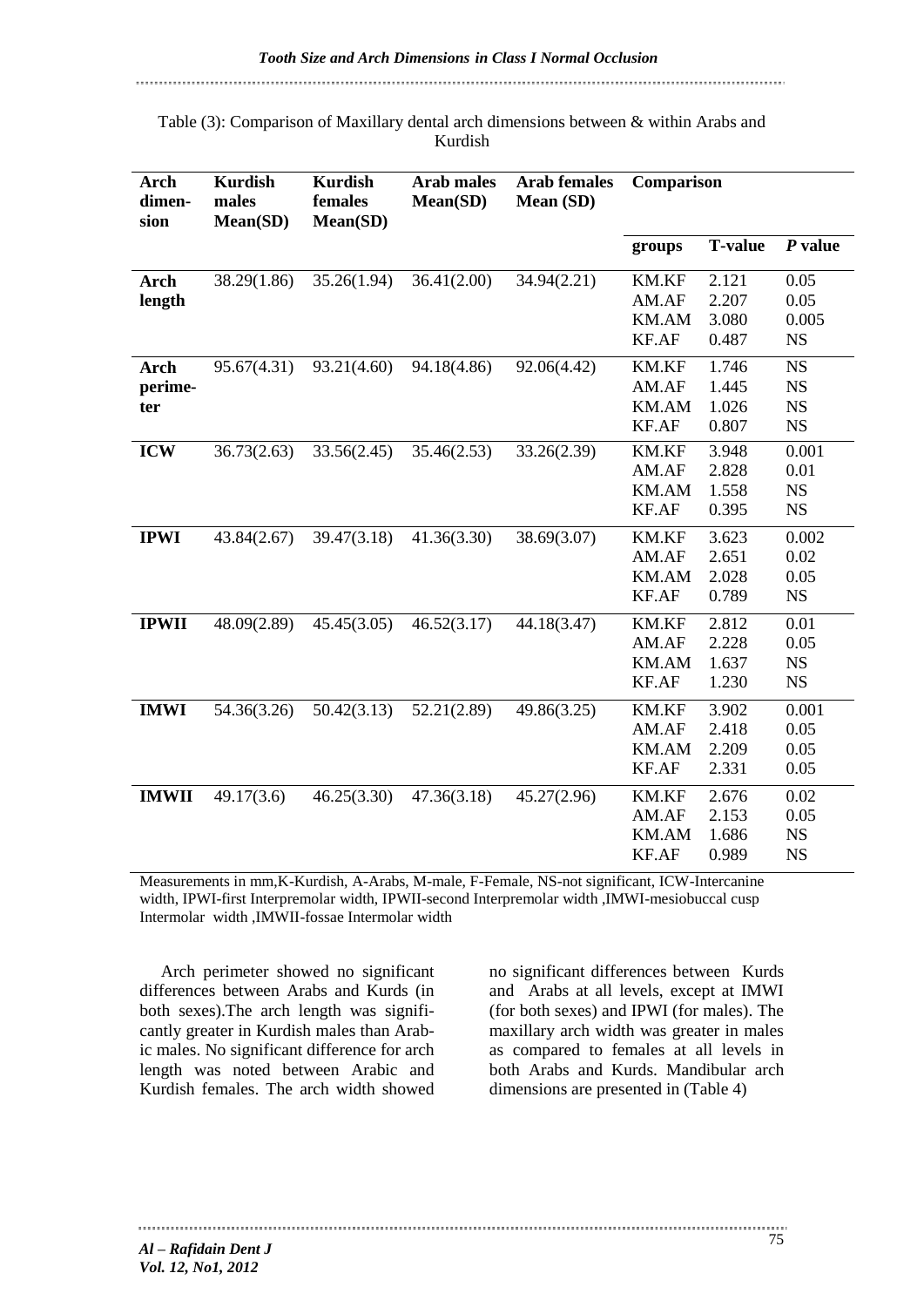|                               |                                     |                                       | -urds                     |                               |                                         |                                  |                                                  |
|-------------------------------|-------------------------------------|---------------------------------------|---------------------------|-------------------------------|-----------------------------------------|----------------------------------|--------------------------------------------------|
| <b>Arch</b><br>dimen-<br>sion | <b>Kurdish</b><br>males<br>mean(SD) | <b>Kurdish</b><br>females<br>Mean(SD) | Arab<br>males<br>Mean(SD) | Arabfe-<br>males<br>Mean (SD) | Comparison                              |                                  |                                                  |
|                               |                                     |                                       |                           |                               | groups                                  | T-<br>value                      | $P -$<br>value                                   |
| Arch<br>length                | 36.17(1.97)                         | 34.62(2.43)                           | 35.38(1.68)               | 33.78(2.37)                   | <b>KM.KF</b><br>AM.AF<br>KM.AM<br>KF.AF | 2.217<br>2.465<br>1.366<br>1.108 | 0.05<br>0.02<br><b>NS</b><br>NS                  |
| Arch<br>perime-<br>ter        | 91.20(3.66)                         | 89.36(2.95)                           | 90/24(4.12)               | 88.22(3.15)                   | KM.KF<br>AM.AF<br>KM.AM<br>KF.AF        | 1.752<br>1.743<br>0.780<br>1.183 | <b>NS</b><br>NS<br><b>NS</b><br><b>NS</b>        |
| <b>ICW</b>                    | 26.75(2.00)                         | 25.63(1.97)                           | 26.13(2.41)               | 24.35(2.36)                   | <b>KM.KF</b><br>AM.AF<br>KM.AM<br>KF.AF | 1.945<br>2.361<br>0.886<br>1.718 | <b>NS</b><br>0.05<br>$_{\rm NS}$<br>NS           |
| <b>IPWI</b>                   | 35.72(2.17)                         | 34.30(2.53)                           | 35.02(3.07)               | 33.65(3.18)                   | KM.KF<br>AM.AF<br>KM.AM<br>KF.AF        | 1.907<br>1.401<br>0.833<br>0.724 | <b>NS</b><br><b>NS</b><br><b>NS</b><br><b>NS</b> |
| <b>IPWII</b>                  | 40.77(3.01)                         | 39.30(3.46)                           | 40.03(2.97)               | 38.36(3.17)                   | <b>KM.KF</b><br>AM.AF<br>KM.AM<br>KF.AF | 1.435<br>1.721<br>0.783<br>0.896 | <b>NS</b><br><b>NS</b><br><b>NS</b><br><b>NS</b> |
| <b>IMWI</b>                   | 50.54(3.14)                         | 46.92(2.88)                           | 47.64(3.26)               | 45.63(3.13)                   | <b>KM.KF</b><br>AM.AF<br>KM.AM<br>KF.AF | 3.803<br>1.994<br>2.868<br>1.357 | 0.001<br><b>NS</b><br>0.01<br><b>NS</b>          |
| <b>IMWII</b>                  | 42.60(2.95)                         | 41.18(3.16)                           | 41.32(3.52)               | 40.35(2.92)                   | KM.KF<br>AM.AF<br>KM.AM<br>KF.AF        | 1.470<br>0.949<br>1.384<br>0.863 | <b>NS</b><br><b>NS</b><br><b>NS</b><br><b>NS</b> |

Table (4): Comparison of mandibular dental arch dimensions between & within Arabs and K

Measurements in mm,K-Kurdish, A-Arabs, M-male, F-Female, NS-not significant, ICW-Intercanine width, IPWI-first Interpremolar width, IPWII-second Interpremolar width ,IMWI-mesiobuccal cusp Intermolar width ,IMWII-fossae Intermolar width

The arch length and perimeter showed no significant differences between Arabs and Kurds. The arch length was significantly greater in males than females in both Arabs and Kurds, while the arch perimeter showed no gender differences.

Mandibular arch width showed no significant differences between Arabs and Kurds (for both sexes) with the exception of IMWI which was significantly greater

in Kurdish males than Arabic males. When comparing between males and females the arch width was greater in the former than the latter , but showed no significant differences, except IMWI which was significantly greater in Kurdish males than females and ICW which was significantly greater in Arabic males than females.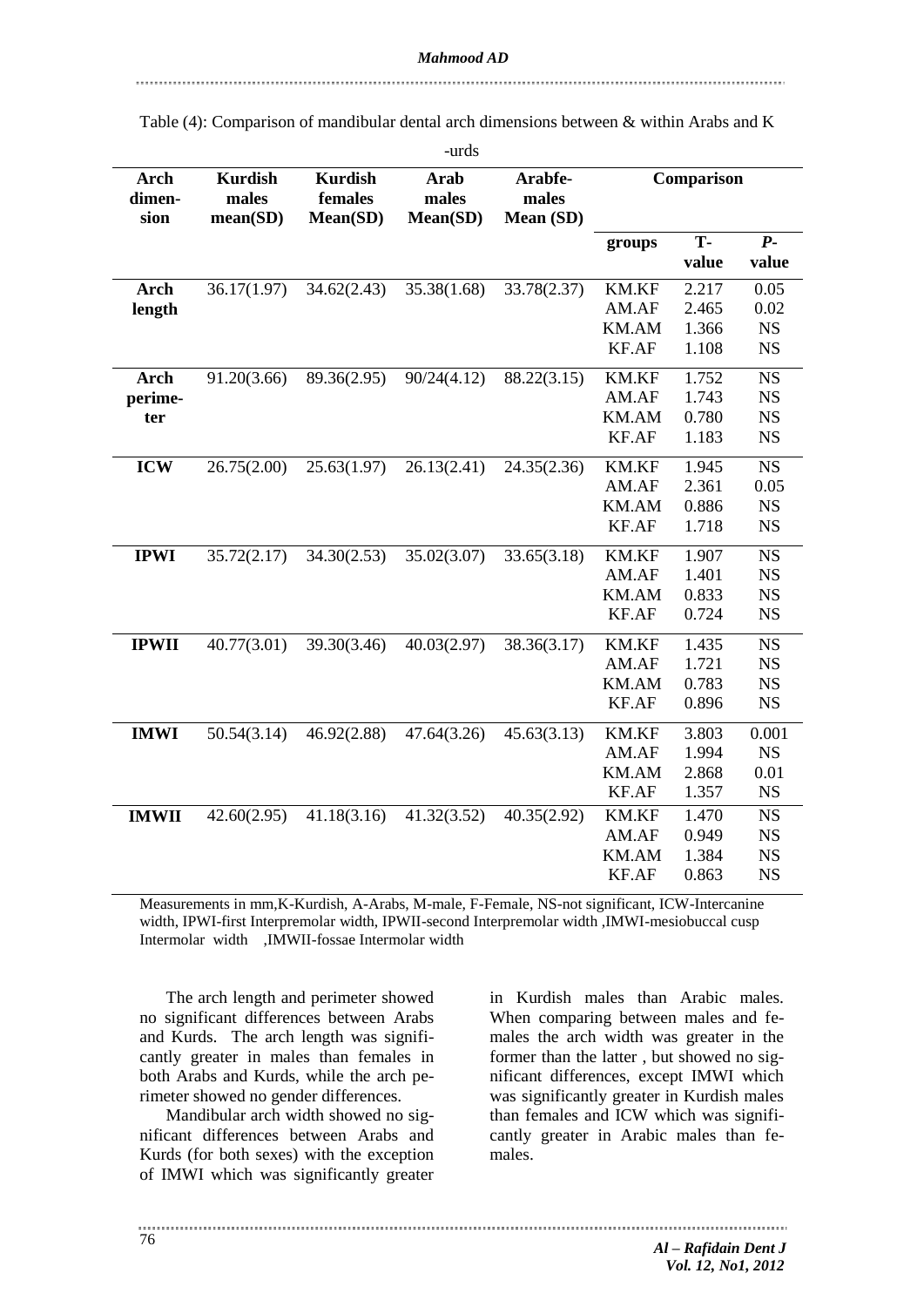## **DISCUSSION**

The age range of the subjects in the present study was between 14-18 years. Researchers, who studied growth changes in arch width, found little or no change occurred in the Intercanine and Intermolar widths after the age of 14 years.  $(16, 17)$ Arch length also roughly stabilizes by age 14 in most individuals with the eruption of permanent second molars. (18) Therefore, it was assumed that arch length and width of the subjects selected in the present study were stable.

Doris *et al* <sup>(2)</sup> indicated that early permanent dentition provides the best sample for tooth size measurements because early adulthood dentition has less mutilation and less attrition in most individuals. Consequently, the effect of these factors on the actual mesiodistal tooth width will be minimum.

The analyses of dental size and arch dimensions establish human biological characteristics, such as genetic relationship between populations and the adaptation of humans to their place of residence. It's well known that all men belong to a single species, but those inhabitating different parts of the world are not alike.

No previous study was performed to compare the teeth and dental arch dimensions between Iraqi Arabs and Kurds, the two main ethnic groups of the northern Iraqi community. The Kurds belong to Aryan ethnicity and completely differ from Arabs that belong to Sami origin.

 The findings of the present study indicate that Iraqi Kurds had larger teeth and also greater arch dimensions as compared to their Arabic counterpart. The measurements that failed to reach a significant level in males are maxillary anterior teeth and all mandibular teeth(except lower first premolars), whereas in females only upper second premolars was not significant. Most of dental arch dimensions, although larger in Kurds than Arabs, but failed to reach a significant level.

The majority of our conclusions come in accordance to those of Koyoumdjisky-Kaye *et al.* <sup>(19)</sup> who compared teeth and dental arch dimensions between Jewish population of Kurdish and Yemenites descent. They measured the dental casts of 99

Kurdish and 98 Yemenite Jewish children, aged 12 years, for mesio-distal tooth dimensions, and arch depth and width. They found that dental dimension showed significant differences between the two groups in certain permanent teeth. The dental arch form in Kurdish children was more rounded due to significantly bigger arch width, while arch depth was not significantly different from Yemenites Jewish.

It has been suggested that tooth-size discrepancies differed between racial or ethnic Groups. Lavelle *et al* <sup>(20)</sup> studied tooth-size ratio on 120 subjects among them 40 were Caucasoid (British), 40 Negroid and 40 Mongloids. These three terms for these racial groups are originally anthropological and based on skull dimensions. They can be considered equivalent to the terms white, black and Far East. The tooth size was greater in Negroid than Caucasoid, those for Mongloids was intermediate.

As Kurdish males had appreciably larger mesiodistal crown dimension of maxillary posterior teeth than Arab males, so it's not surprising to find that the arch length, also is larger in Kurds. Although all lower teeth are larger in Kurdish females than Arabic ones, no significant difference of mandibular arch length was noted between them. This is probably because arch length is also influenced by alterations in arch width, rather than linked solely to tooth dimensions. (13)

All arch width measurements were smaller in Arabs, and the Kurds-Arabs difference is greatest in the first molar region measured between the mesiobuccal cusp tips of first permanent molars.

Several studies on the arch width in different racial groups with different occlusal categories reported racial difference in arch width measurements between British and Nigerian, <sup>(21)</sup> between Egyptian, Philippino, and Saudi,  $(22)$  and between black and white Americans.<sup>(23)</sup> Comparison between these studies is difficult due to differences in criteria of sample selection, method, and measuring devices.

 The results between males and females in both ethnic groups differed with respect to the size of the teeth. Males showed larger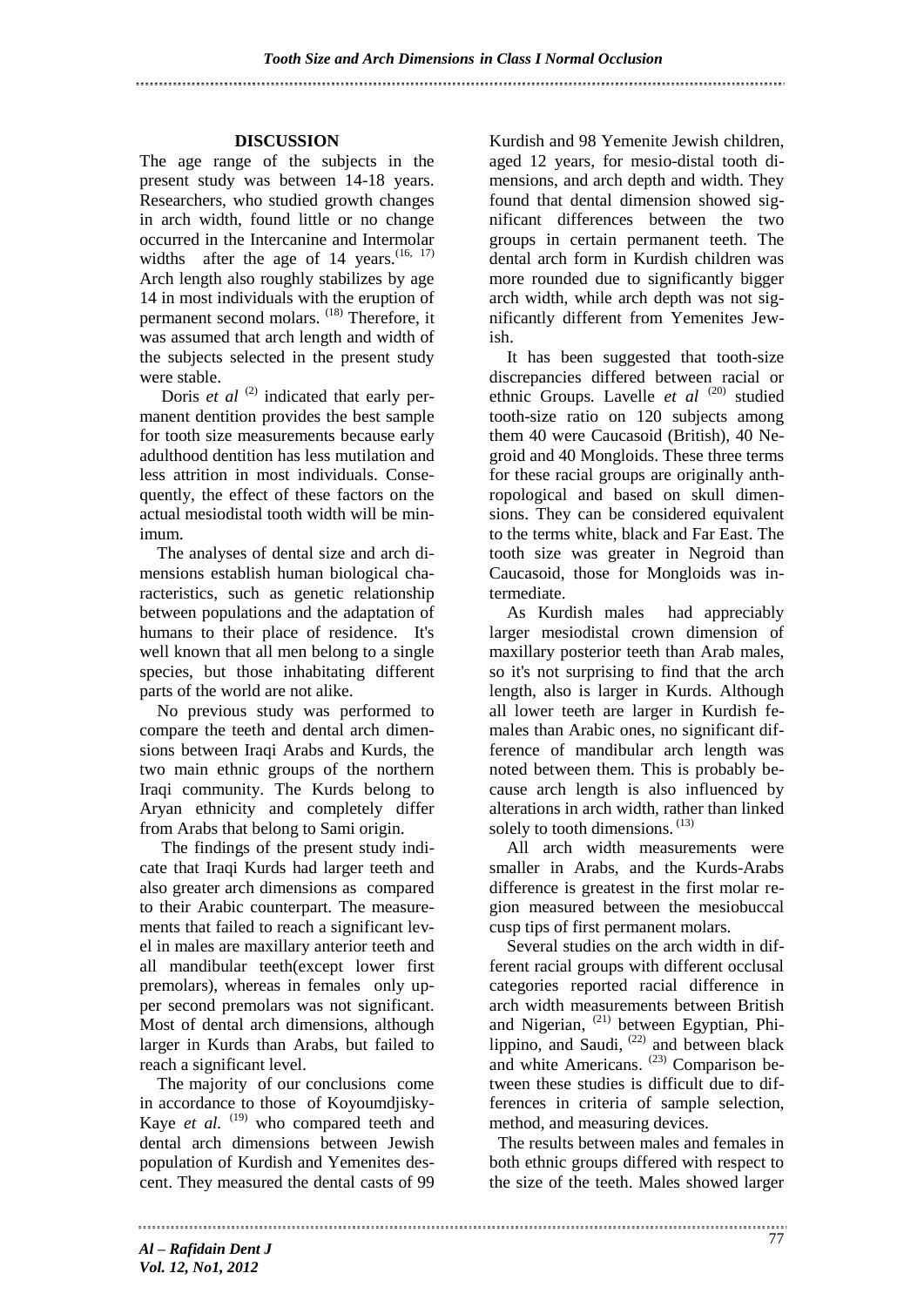tooth dimensions than females. This finding comes in accordance to the findings of many previous studies;  $(24-26)$  however other studies showed no gender differences with respect to teeth  $(27-29)$  and dental arch dimensions.  $(30)$  It's interesting to note that maxillary arch dimensions were significantly greater in males than females in both ethnic groups, while for the majority mandibular dental arch dimensions no statistically significant differences were noted.

#### **CONCLUSIONS**

Kurdish males and females had larger tooth size and dental arch dimensions in comparison to their Arabic counterpart. However, most of differences in individual tooth size was not significant between Kurdish and Arabic males, Whereas the majority of individual tooth size differences were significant between Kurdish and Arabic females .

 Mandibular dental arch dimensions ,although larger in Kurds than in Arabs, but didn't reached a significant level with the exception of IMWI which was significantly greater in Kurdish males than Arabic males.

For maxillary dental arch dimensions the measurements that were significantly greater in Kurdish males than Arabic males are: Arch length, IPWI, IMWI. Although all maxillary dental arch dimensions were greater in Kurdish females than Arabic ones, only IMWI reached a significant level. Hence, data for Arabs should not be considered normal for Kurds.

#### **REFERENCES**

- 1. Baydas B, Oktay H, Metin Dagsuyu I. The effect of heritability on Bolton tooth-size discrepancy. *Eur J Orthod* 2005; 27(1):98- 102.
- 2. Doris JM, Bernard DW, Kuftinec MM. A biometric study of tooth size and dental crowding. *Am J Orthod*. 1981, 79(3):326- 335.
- 3. Smith SS, Buschang PH, Watanabe E. Interarch tooth size relationships of 3 populations.'does Bolton's analysis apply? *Am J Orthod Dentofac Orthop*. 2000; 117(2): 169-174.
- 4. Lew KK, Keng SB. Anterior crown

dimensions and relationship in an ethnic Chinese population with normal occlusions. *Aust Orthod J*. 1991; 12(20):105- 109.

- 5. Ebeling CF, Ingerval B, Hedegard B, Lewin T. Secular changes in tooth size in Swedish men. *Acta Odontol Scand*. 1971; 31(3):141-147.
- 6. Harris EF, Potter RH, Lin J. secular trend in tooth size in urban Chinese assessed from two generation family data. *Am J Phys Anthropol*. 2001; 115(4):312-318.
- 7. Lee RT. Arch width and form: a review. *Am J Orthod Dentofac Orthop*. 1999; 115(3):305-313.
- 8. Al-Khateeb SN, Abu Alhaija ES. Tooth size discrepancies and arch parameters among different malocclusions in a Jordanian sample. *Angle Orthod*. 2006; 76(3): 459-465.
- 9. Uysal T, Sari Z, Basciftic FA, Memili B. Intermaxillary tooth size discrepancy and malocclusion: Is there a relationship? *Angle Orthod*. 2005; 75(2):208-213.
- 10. Burris BG, Harris EF. Maxillary arch size and shape in American Blacks and whites. *Angle Orthod*. 2000; 70(4):297-302.
- 11. Al-Asiry MA. Arch dimensions and tooth size ratio in Saudi subjects with class II division 1 malocclusion. MSc thesis. 2007; College of dentistry, King Saud University.
- 12. Hunter WS, Priest WR. Error and discrepancies in measurement of tooth size. *J Dent Res.* 1960; 39:405-414.
- 13. Hnat WP, Braun S, Chinhara A, Legan HL. The relationship of arch length to alterations in dental arch width. *Am J Orthod Dentofac Orthop.* 2000; 118(2):184-188.
- 14. Poosti M, Jalali T. Tooth size and dental arch dimension in uncrowded versus crowded class I Malocclusion. *J Contemp Dent Pract*. 2007; 8(3):45-52.
- 15. Graber TM, Vanarsdall IR. Orthodontics Current Principles and Techniques. 3rd ed. St Louis: Mosby; 2000. P. 404.
- 16. Moorrees CF, Gran AM, Lebret LM, Yen PK, Frohlich FJ. Growth studies of the dentition: A Review. *Am J Orthod*. 1969; 55(6): 600-616.
- 17. Sinclair P. Maturation of untreated normal occlusions. *Am J Orthod*. 1983;83(2):114-  $123.$
- 18. Sillman JH. Dimensional changes of the dental arches: longitudinal study from